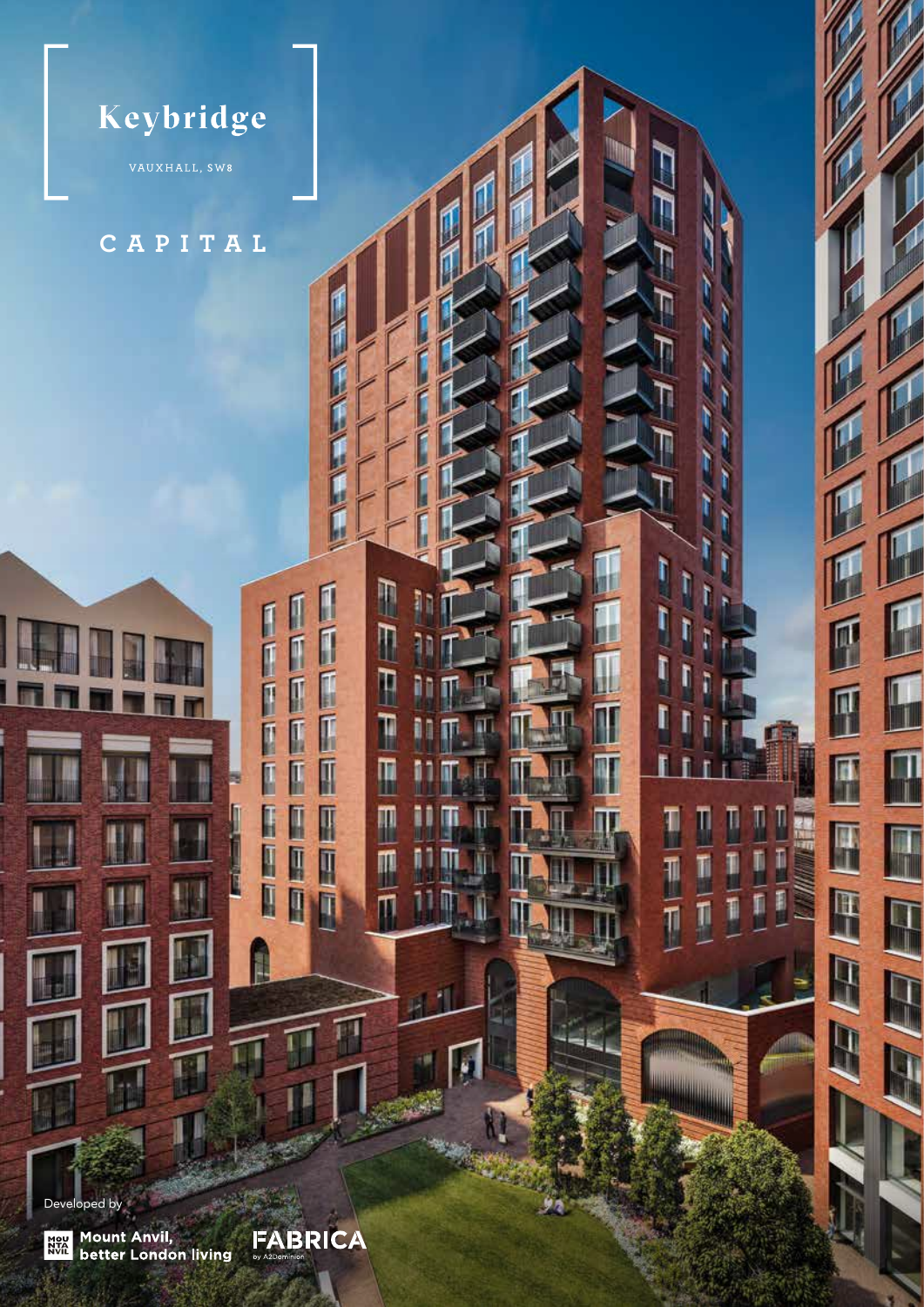## KEYBRIDGE CAPITAL

Keybridge provides luxurious living in the heart of Vauxhall, London's largest regeneration zone. Built in distinctive British brick, it offers a total of 595 new homes across six individual buildings.

Keybridge Capital is the sixth building and your last chance to buy at Keybridge. With 125 apartments finished to the highest standard, it provides the best of London living, just a short walk from the River Thames.



Development address South Lambeth Road, SW8

- Number of units 112 apartments for private sale
- 
- 12 studios
- 67 one bedrooms
- 27 two bedrooms

• 6 three bedrooms

Completion date Q1/Q2 2021 (Please ask your sales consultant for more details)

### Specification

- Audio/Visual door entry system
- Individually designed kitchen layouts with Siemens integrated appliances
- Porcelain tiles to bathrooms and ensuites
- Underfloor heating
- Engineered wood flooring in natural timber to hallway, living room, dining room and kitchen

### Residents' facilities

- 24 hour concierge: security, peace of mind and a friendly face
- Club Lounge: plush business, meeting or reading space with informal seating, hot desks and fast wifi
- Spa and Gym: 15m pool, sauna, steam room, gym equipment and changing facilities
- Cycle Storage: secure basement cycle racks
- Interior designed residential lobbies, perfect for greeting guests
- Convenient access to all apartments via lifts in each building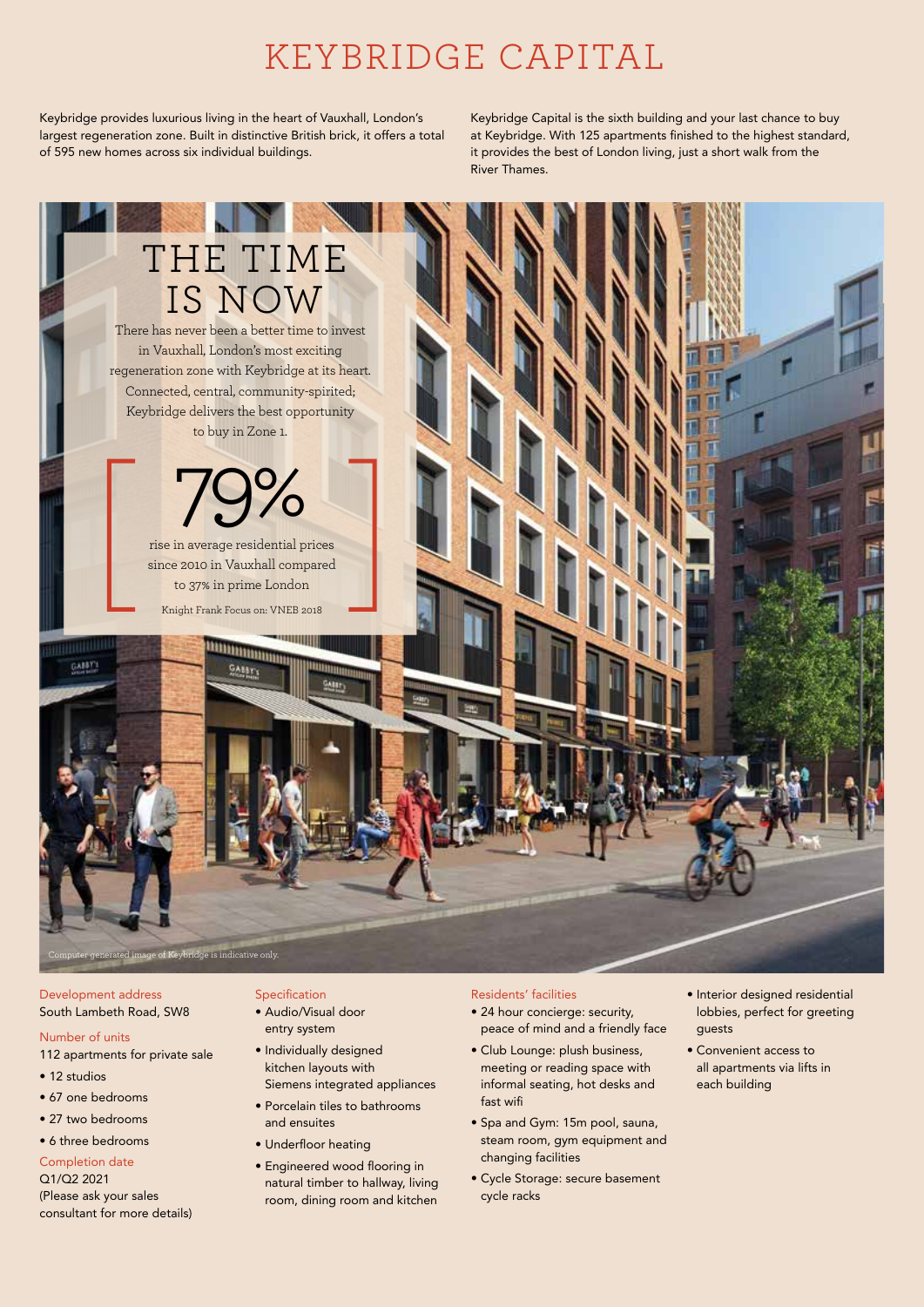# AT A GLANCE



### Universities

.<br>UCL: University College London UAL: Chelsea College of Arts ( $\Theta$  Pimlico) - 1 min ( $\bigoplus$  Warren Street) - 9 mins Imperial College London ( $\bigodot$  South Kensington) - 10 mins London South Bank University ( $\Theta$  Elephant and Castle) - 10 mins UAL: London College of Communication ( $\bigoplus$  Elephant and Castle) - 10 mins UAL: Central Saint Martins ( $\bigoplus$  King's Cross) - 11 mins King's College London  $(\bigoplus$  Temple) - 12 mins LSE: The London School of Economics and Political Science  $\left( \bigoplus$  Temple) - 12 mins Queen Mary University of London ( $\Theta$  Mile End) - 27 mins

Key Attractions Tate Britain ( Pimlico) - 1 min London Eye ( <del></del>Waterloo) - 4 mins Tate Modern ( <del></del>Waterloo) - 4 mins Buckingham Palace ( $\Theta$  Green Park) - 5 mins Houses of Parliament ( $\Theta$  Westminster) - 9 mins Natural History Museum ( $\Theta$  South Kensington) - 10 mins V&A Museum ( $\bigodot$  South Kensington) - 10 mins Science Museum ( $\Theta$  South Kensington) - 10 mins British Museum ( $\Theta$  Tottenham Court Road) - 11 mins

( $\Theta$  Charing Cross) - 14 mins Harrods ( $\bigoplus$  Knightsbridge) - 12 mins The Shard ( $\Theta$  London Bridge) - 14 mins National Gallery

### **Connections**

- Victoria 2 mins
- **E** Waterloo 4 mins
- $\bigoplus$  Bond Street 11 mins
- $\Theta$  St. Pancras (Eurostar) 11 mins
- Knightsbridge 12 mins
- Paddington 15 mins
- $\Theta$  London City Airport DLR Station 34 mins
- $\Theta$  Heathrow 37 mins
- **Exercick** 43 mins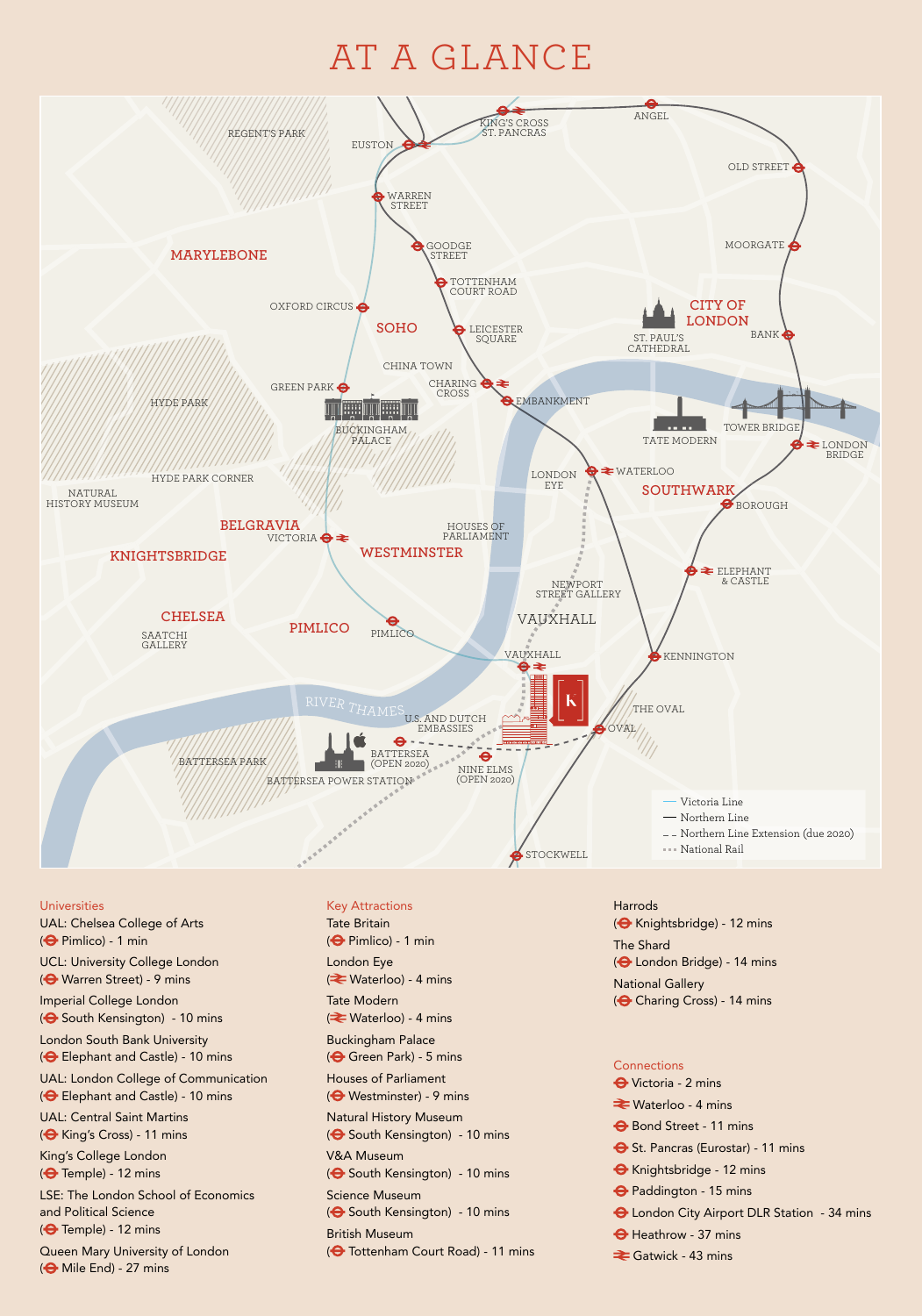# FIRST CLASS INTERIORS









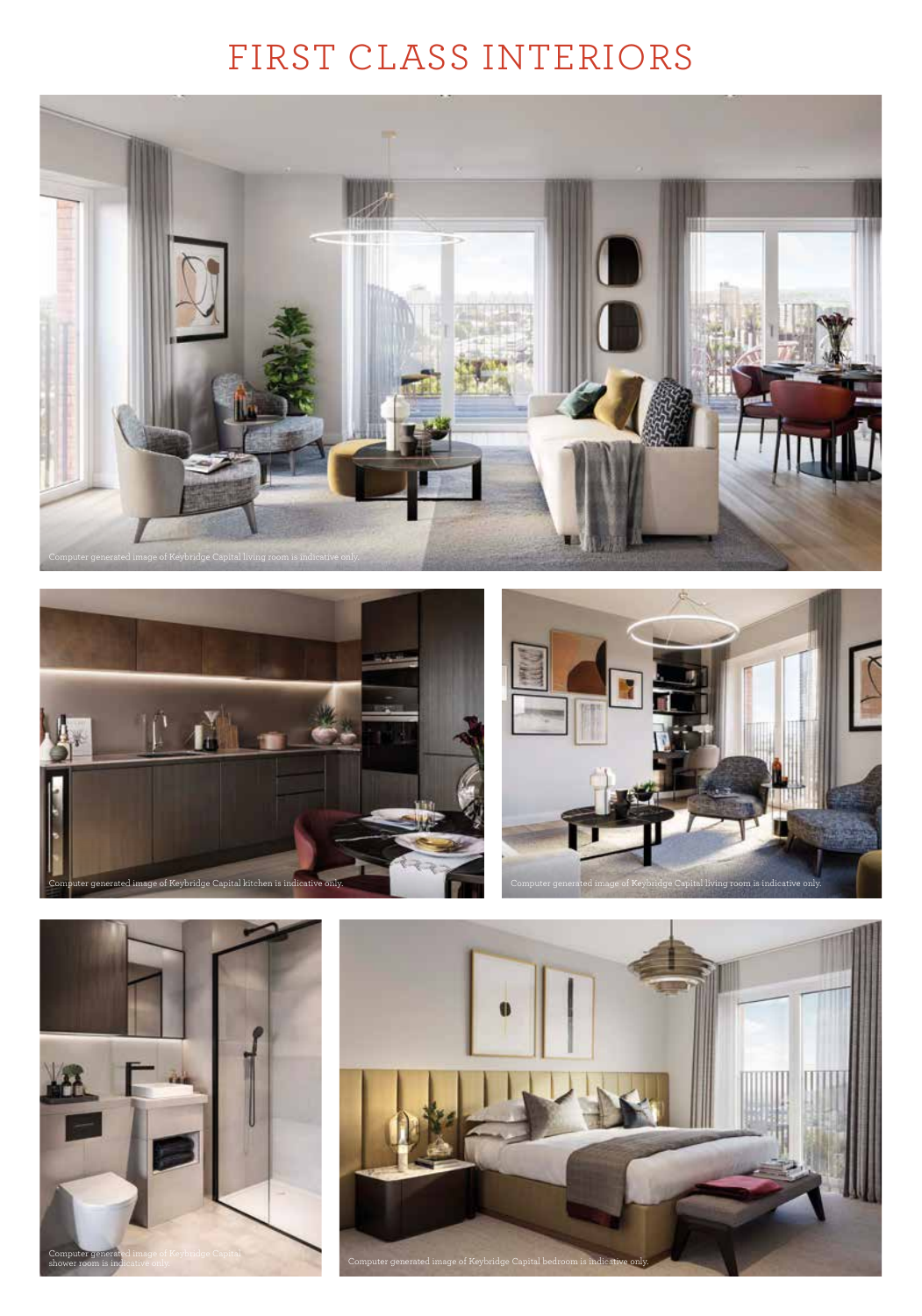